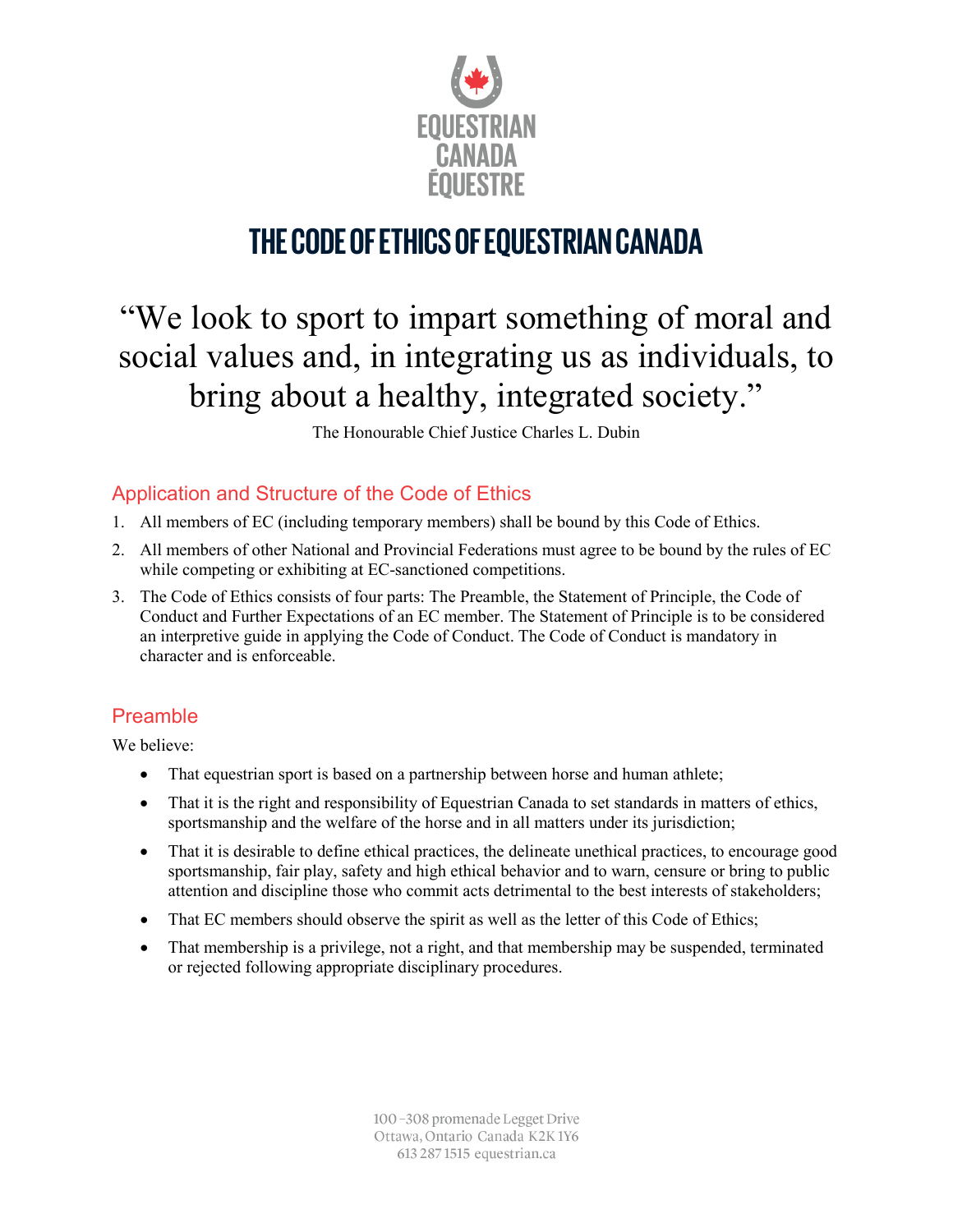

## Statement of Principles

Equestrian Canada (EC), the national equestrian federation of Canada, supports adherence to humane treatment of horses in all activities under its jurisdiction.

EC is committed to:

- Upholding the welfare of the horses, regardless of value, as a primary consideration in all activities;
- Requiring that horses be treated with kindness, respect and the compassion that they deserve, and that they never be subjected to mistreatment;
- Ensuring that owners, trainers and exhibitors or their agents use responsible care in the handling, treatment and transportation of their horses as well as horses placed in their care for any purpose;
- Providing for the continuous well-being of horses by encouraging routine inspection and consultation with health care professionals and competition officials to achieve the highest possible standards of nutrition, health, comfort and safety as a matter of standard operating procedure;
- Continuing to support scientific studies on equine health and welfare;
- Requiring owners, trainers and exhibitors to know and follow their sanctioning organization's rules, and to work within industry regulations in all equestrian competition;
- Reviewing, revising and developing competition rules and regulations that protect the welfare of the horses.

The standard by which conduct or treatment will be measured is that which a person, informed and experienced in generally accepted equine training and exhibition procedures, would determine to be neither cruel, abusive, nor inhumane.

## Code of Conduct

EC rules address the following general areas:

- Welfare of the horse
- Safety of horse and human athlete
- Administration of competitions (see also Competitions Administration Policy)
- Code of conduct for officials and competitors
- Drug and medication control
- Individual breed and discipline rules

100-308 promenade Legget Drive Ottawa, Ontario Canada K2K1Y6 613 287 1515 equestrian.ca